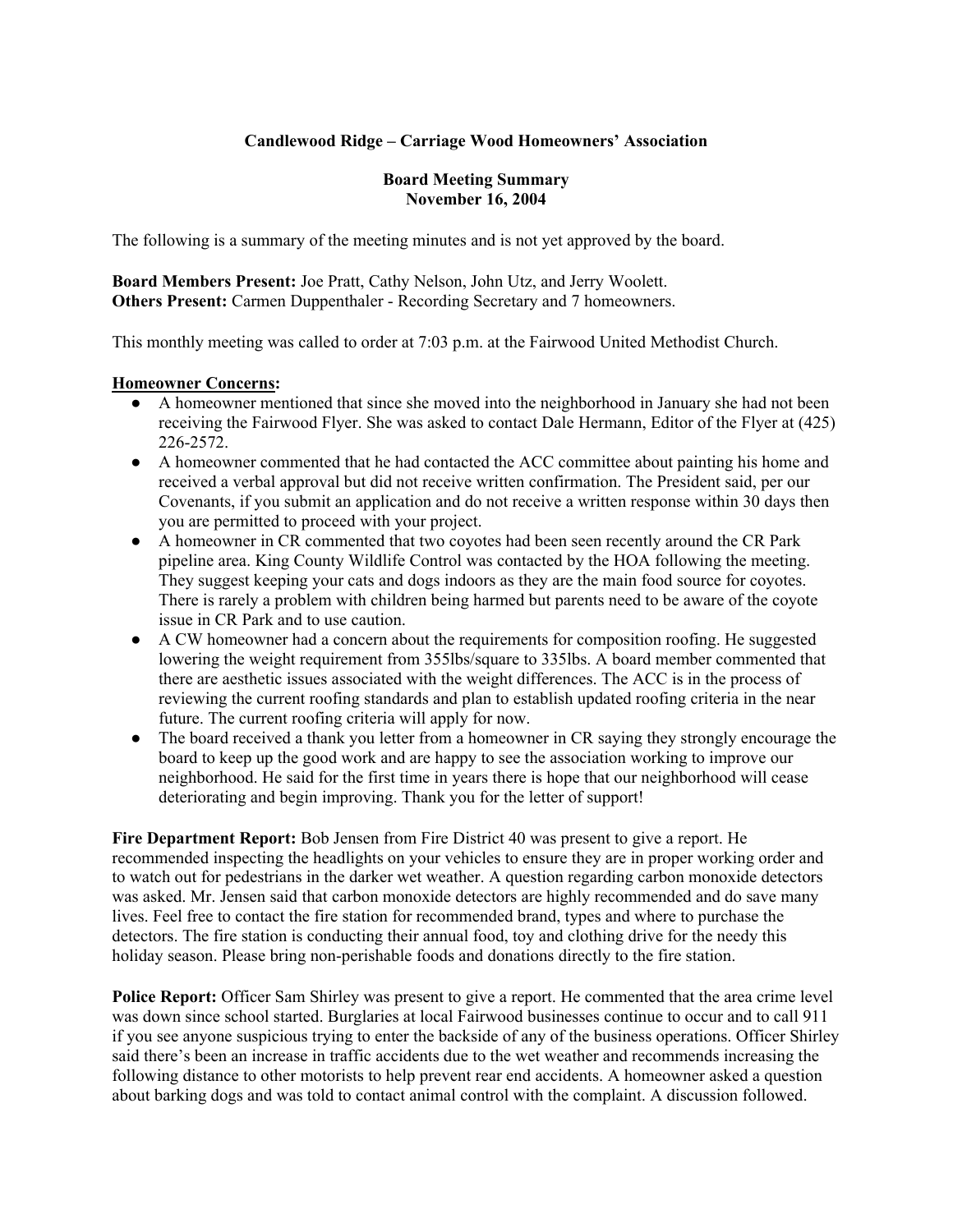A homeowner from CR commented that teenagers had been seen drinking alcohol and playing loud music in CR Park and he called 911 to report the incident. A short time later the Fairwood Greens security officer showed up and talked to the individuals. He asked Officer Shirley if that was an arrangement with the police department. Officer Shirley said that it was not normal procedure and was probably coincidental. Possibly a Greens homeowner called as well and that was why their security came.

**Approval of Last Month's Minutes:** A motion was made to approve the October meeting minutes. It was seconded and passed. Signing of the minutes took place by the board.

#### **Old Business:**

• The HOA website was briefly discussed. A board member is currently testing a new content management system and will review his findings at next month's meeting. The board approved a \$10 per month website hosting fee, to be added to next year's budget, if necessary. A homeowner suggested scanning in our CC&R's for publication on the website. It was explained that there are several versions of the CC&R's with slightly different variations for each division and that is why it hasn't been done. The board plans to scan and post them after our website is updated.

#### **New Business:**

• Our Annual HOA meeting will be held on Tuesday, January  $25<sup>th</sup>$ , 2005 at 7:00 pm at the Fairwood United Methodist Church. Please mark your calendar and plan to attend! Three board positions are coming open as well as several committee volunteer positions. It's a great opportunity to get involved in our neighborhood.

**Legal and Insurance Report:** State Farm was contacted about providing insurance to the HOA and a quote was requested. State Farm surveyed the property and is ready to insure the HOA for less then we currently pay with CAU. State Farm is requiring the HOA to provide a barrier in CR Park along the creek, on both sides of the bridge, to keep small children from falling into the creek. The CAM chairman will get an estimate and suggestion from Canber to possibly have a hedge planted along the creek. The barrier needs to be in place before State Farm will insure the HOA.

#### **Common Areas Report:**

A new landscape maintenance contract proposal has been published in the Fairwood Flyer and sent to four prospective bidders. A three-year contract is being requested and landscape maintenance bids are desired by December 15, 2004. To date, two contractors have contacted the HOA and plan to submit bids.

Canber has provided an estimate for removing the old big toy in the CR Park. The estimate includes installation of 2" of topsoil and the seeding of the affected area. The estimate appears to be quite reasonable and the CAM chairman recommended the proposal be accepted. The proposal will be presented at the annual meeting.

A bollard build was installed at the southern entrance of CR Park. The bollard should prevent vehicles from entering the park on the newly paved path.

At least one new garbage can is needed in CR Park to replace one that is damaged and another one that is missing a lid.

**Architectural Report:** The ACC chairman was not present to give a report.

**Complaints Negotiations Report:** Complaint chairperson not present to give a report but submitted one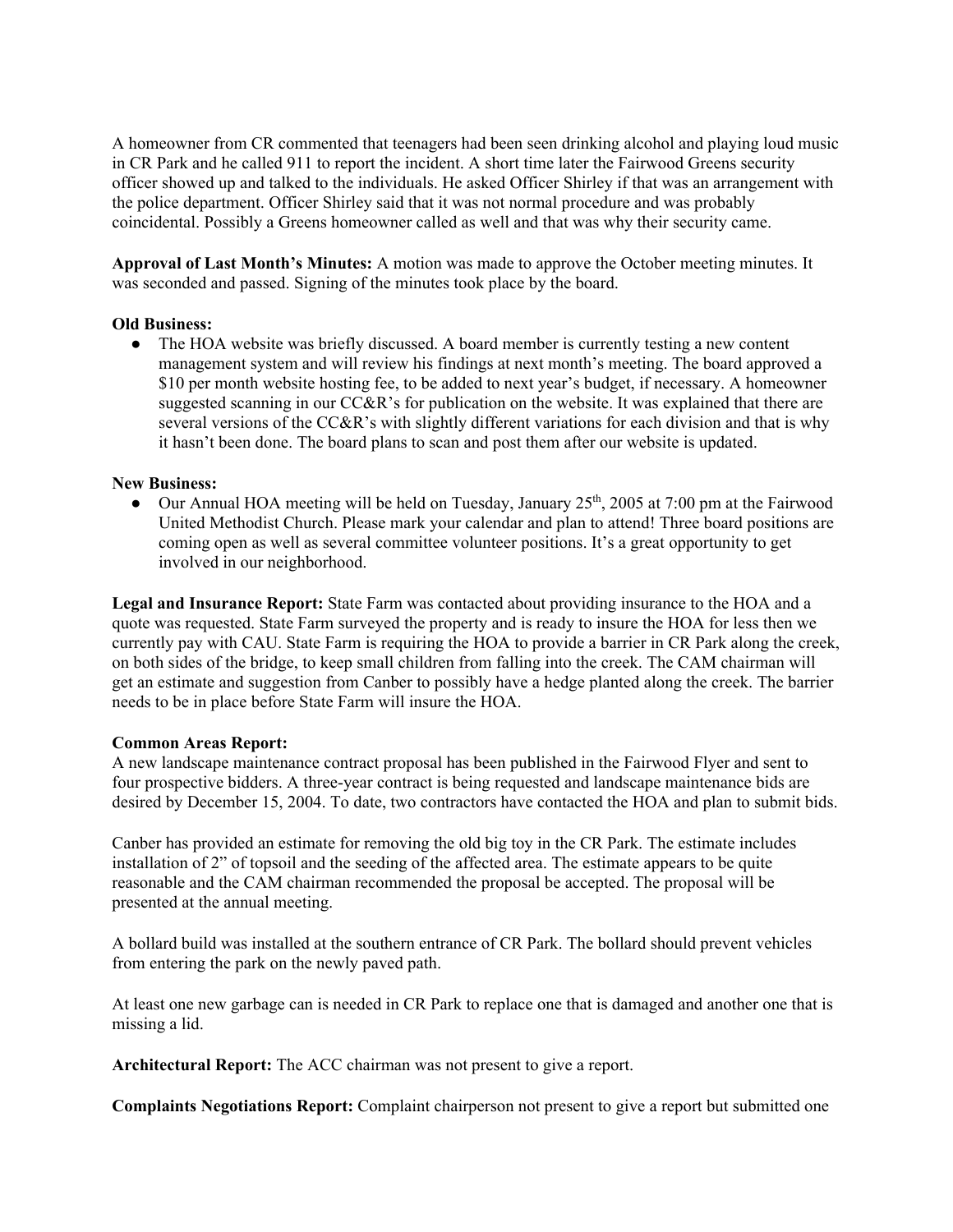via email. Three new complaints have been received.

**Treasurer's Report:** The Treasurer presented the October budget comparison report. The HOA still has some outstanding dues for this year but the overall budget is looking good. The five-year capital improvement plan was reviewed. Future capital ideas will be suggested and discussed at the annual meeting in January.

# **Committee Reports:**

Rules & Regulations Subcommittee – The board passed two new rules at last month's meeting. The Animals and Vehicles/RV rules were mailed out to homeowners for a 30-day review and input period through November 30. Several emails have been received from homeowners expressing comments and/or concerns. All input is being gathered and the board will meet and review what to incorporate from them following the review period.

Several homeowners came to the meeting to express comments and suggestions on the proposed new Vehicles/RV rule. One homeowner expressed concern about trade vehicles or cargo vans being excluded from the approved vehicles. The board commented that it was not their intent to offend or single out tradesman, but need to somehow be able to draw the line. Another homeowner suggested coming up with a size or weight restriction, like standard 1-Ton vehicles or 10,000 lbs and under. The board liked the suggestion and agreed to take it into consideration when making a revision to the rule. A homeowner suggested putting the finalized version of the rule up for a vote of the homeowners or taking a survey to see where people stand on the issue. A comment was made regarding the limit of four standard vehicles parked on one's property. The homeowner felt that it was too restrictive. A homeowner asked the board to explain the process used to create these new proposed rules. A board member explained the HOA attorney's role in developing the new rules and the process used to enact them. Motorized scooters and unlicensed vehicles were briefly discussed. The board thanked all the homeowners for coming to the meeting to give their input on the new rules and they will continue to collect homeowner feedback through November 30.

The Welcoming Committee – 13 welcome packets were delivered to new homeowners on October 30. 6 were in Carriage Wood and 7 in Candlewood Ridge. If you are new to the neighborhood and would like an HOA information packet, contact Carmen at (425) 277-4280.

The Candlewood Ridge Park Path Subcommittee – The first phase of the path repaving project has been completed. All work was limited to the east side of the creek that runs through CR Park while negotiations with the City of Seattle continue. The cost for this phase of the project was \$26,978.

The City of Seattle's new assignment of permit, which leases the Cedar River pipeline area of the CR Park to the HOA, has been signed by both parties. The required fee is paid through June of 2005. The insurance provisions required by the permit have not been satisfied yet. The HOA is working with both the current insurance company, CAU, and with State Farm in an effort to meet the cities requirement. The HOA must decide if they plan to maintain the lease with the city past July of 2005 when the fees begin to increase yearly. This will be discussed at the annual meeting along with what portions of the path should be repaired next spring.

Block Watch Committee – If you are interested in resurrecting this important committee please